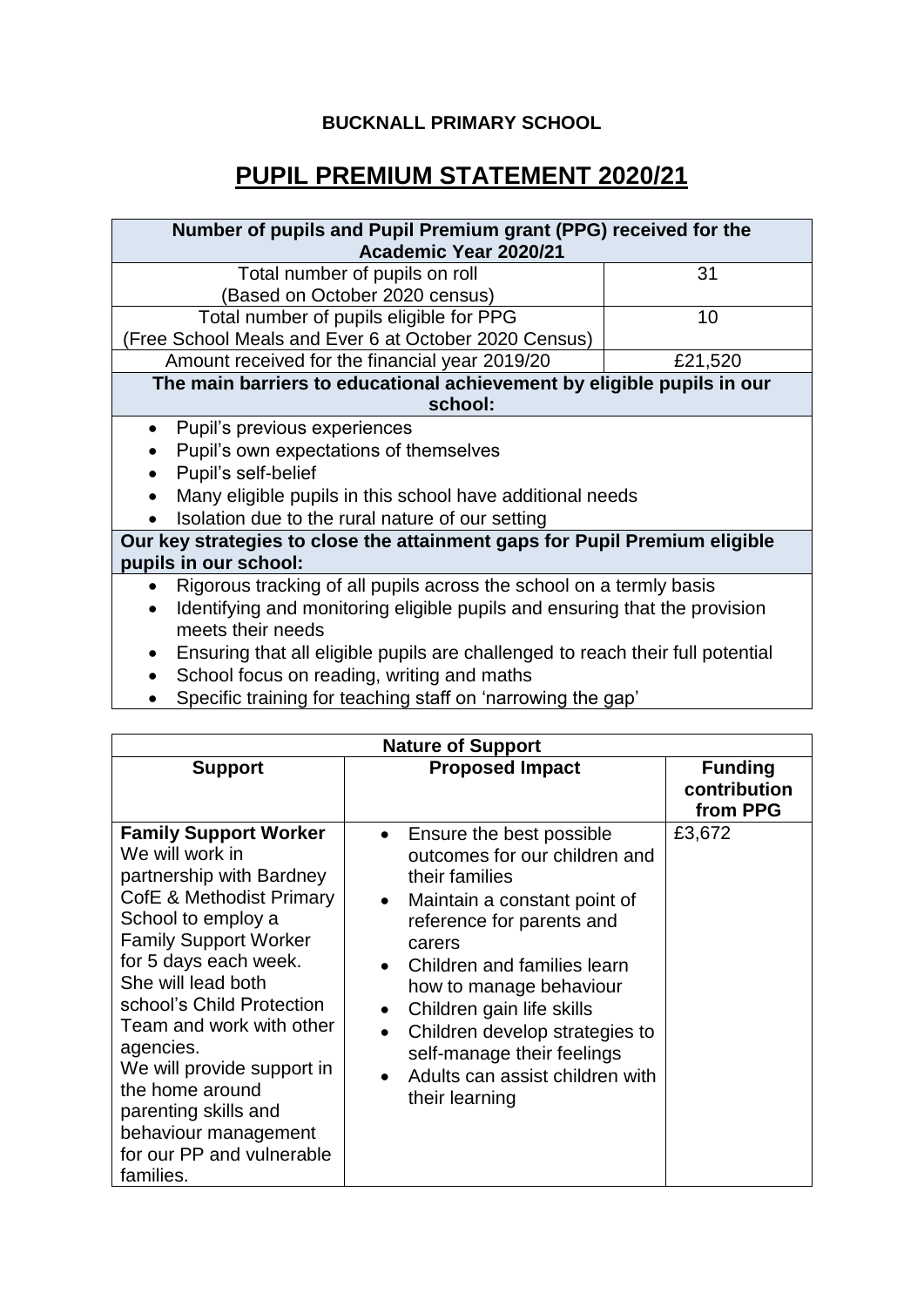| <b>Targeted Support</b><br>To ensure smaller class<br>sizes, a Teaching<br>Assistant in each class<br>and small Intervention<br>groups. Enabling pupils to<br>receive more individual<br>and one to one or small<br>group tuition, individual<br>feedback, Early<br><b>Years/Phonics</b><br>intervention. | Accelerated progress in<br>$\bullet$<br>reading, writing and maths<br>Increased understanding of<br>$\bullet$<br>vocabulary in maths and<br>application in writing<br>Improved comprehension<br>skills                                                                                                                                                                                                                      | £14,348 |
|-----------------------------------------------------------------------------------------------------------------------------------------------------------------------------------------------------------------------------------------------------------------------------------------------------------|-----------------------------------------------------------------------------------------------------------------------------------------------------------------------------------------------------------------------------------------------------------------------------------------------------------------------------------------------------------------------------------------------------------------------------|---------|
| <b>Well-being support</b><br>Provision of counselling<br>sessions for eligible<br>pupils as required.<br>Nurture groups. Art<br>therapy sessions.<br>Provision of uniform if<br>required.                                                                                                                 | Children are calmer and can<br>$\bullet$<br>manage their feelings in<br>appropriate ways<br>Children have more self-<br>confidence and develop<br>resilience.                                                                                                                                                                                                                                                               | £3,000  |
| <b>Enriching the</b><br>curriculum<br>Provision of music<br>lessons<br>Subsidised KS2<br><b>Residential and trips</b>                                                                                                                                                                                     | Pupils have a rich bank of<br>$\bullet$<br>experiences to support ideas<br>for writing<br>Pupils are able to develop<br>$\bullet$<br>interests and talents outside<br>of the school curriculum<br>Pupils experience high quality<br>$\bullet$<br>teaching in a wide range of<br>subjects<br>Pupils develop<br>communication skills and<br>creativity<br>Broaden children's horizons<br>and develop aspirational<br>thinking | £500    |